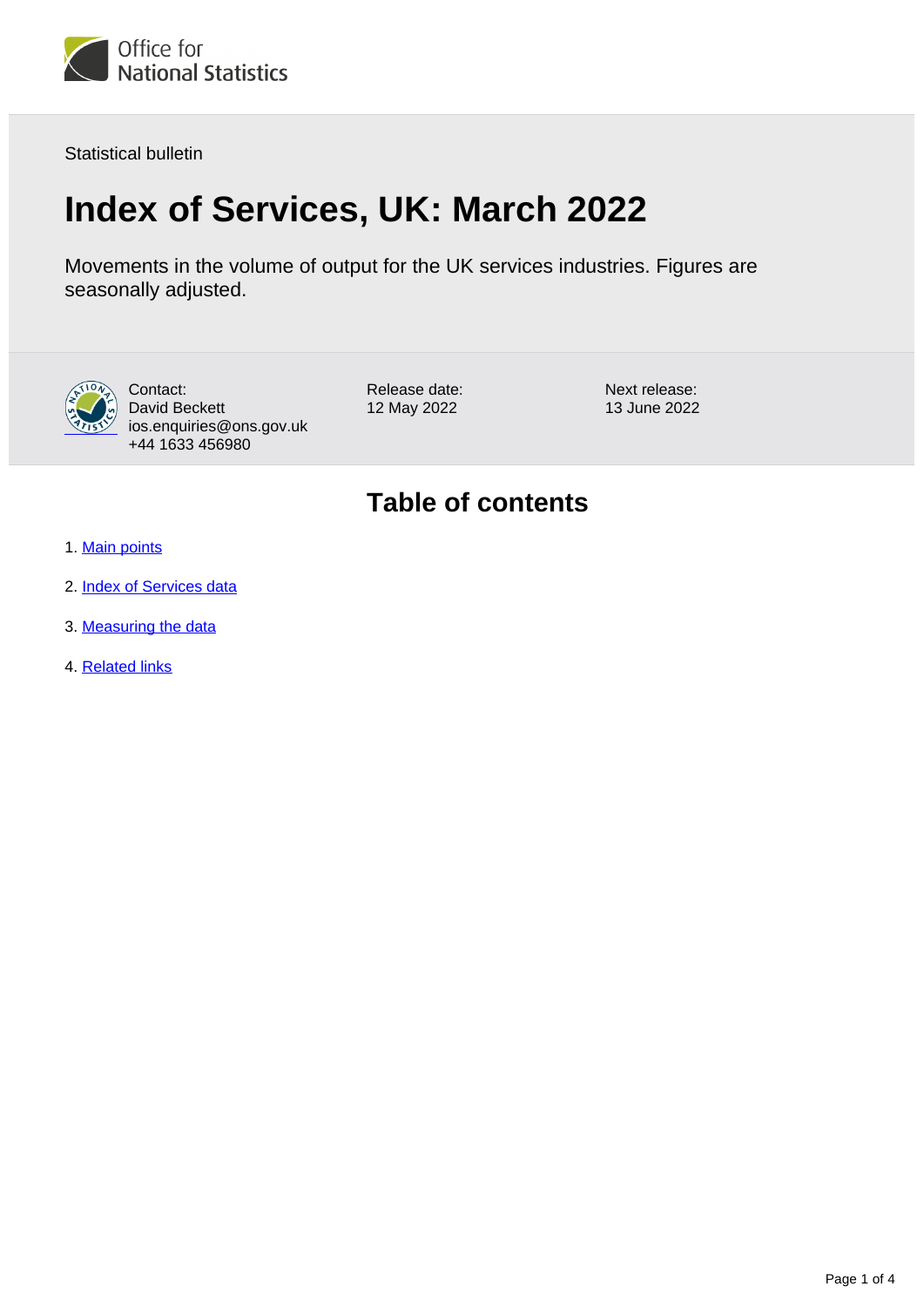## <span id="page-1-0"></span>**1 . Main points**

- Monthly services output fell by 0.2% between February and March 2022, reaching a level that was 1.5% above February 2020, which was the last month of "normal" trading conditions prior to the coronavirus (COVID-19) pandemic.
- There were falls in 7 of the 14 sectors in the Index of Services during March 2022.
- The largest negative contribution to growth was from wholesale and retail trade, which fell by 2.8%; however, this was offset by human health and social work activities, which grew by 1.5%.
- 8 of the 14 services sub-sectors have now surpassed their February 2020 pre-coronavirus levels, with the largest increase being human health and social work activities (10.7%).
- Services output for Quarter 1 (Jan to Mar) 2022 rose by 0.4%, compared with Quarter 4 (Oct to Dec) 2021; over this period, the largest contributor was information and communication, which grew by 3.6%.
- For further and detailed analysis of the effect on [our](https://www.ons.gov.uk/releases/gdpmonthlyestimateukMarch2022) monthly Index of Services estimate, please see our [GDP monthly estimate, UK: March 2022 article](https://www.ons.gov.uk/releases/gdpmonthlyestimateukMarch2022) published on 12 May 2022.

### <span id="page-1-1"></span>**2 . Index of Services data**

#### [Index of Services time series](https://www.ons.gov.uk/economy/economicoutputandproductivity/output/datasets/indexofservices)

Dataset | Dataset ID: IOS1 | Released 12 May 2022 Monthly movements in output for the services industries: distribution, hotels and restaurants; transport, storage and communication; business services and finance; and government and other services.

[Monthly Business Survey turnover of services industries](https://www.ons.gov.uk/economy/economicoutputandproductivity/output/datasets/monthlybusinesssurveymbsturnoverofservicesindustries)

Dataset | Released 12 May 2022 Monthly Business Survey services industries' total turnover - current price and non-seasonally adjusted, UK.

[Index of Services, main components and sectors to four decimal places](https://www.ons.gov.uk/economy/economicoutputandproductivity/output/datasets/indexofservicesandmaincomponentsto4dp)

Dataset | Released 12 May 2022 Monthly historical movements in output for services and their industry components, by chained volume indices of gross value added, UK.

[Index of Services revisions triangles](https://www.ons.gov.uk/economy/economicoutputandproductivity/output/datasets/indexofservicesrevisionstriangles)

Dataset | Released 12 May 2022 Monthly chained volume indices in gross value added for services and its main components.

All data related to the Index of Services are available on the [Related data page.](https://www.ons.gov.uk/economy/economicoutputandproductivity/output/bulletins/indexofservices/march2022/relateddata)

## <span id="page-1-2"></span>**3 . Measuring the data**

#### **Data sources and collection**

The Index of Services (IoS) is compiled using data from several different sources: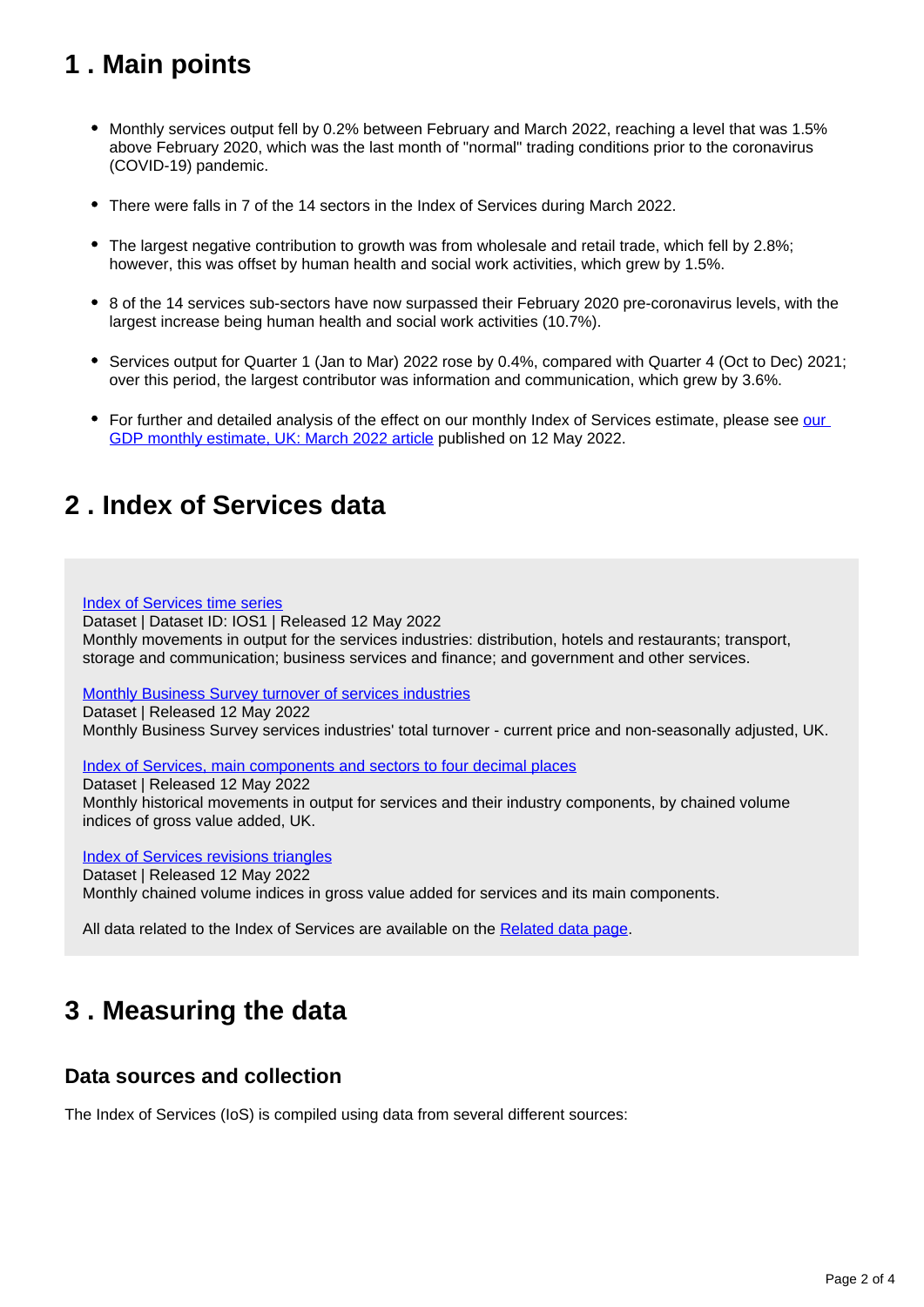- Office for National Statistics (ONS) Monthly Business Survey (44.4%)
- ONS Retail Sales Inquiry (6.4%)
- ONS Government Expenditure (20.1%)
- ONS Households' Expenditure (15.3%)
- ONS Finance Expenditure (7.8%)
- $\bullet$ Other (5.9%)

The Monthly Business Survey (MBS) data are published alongside this release in [our MBS turnover of services](https://www.ons.gov.uk/economy/economicoutputandproductivity/output/datasets/monthlybusinesssurveymbsturnoverofservicesindustries)  [industries dataset.](https://www.ons.gov.uk/economy/economicoutputandproductivity/output/datasets/monthlybusinesssurveymbsturnoverofservicesindustries)

Data relating to the retail industry are broadly comparable with [our Retail sales, Great Britain: March 2022 bulletin](https://www.ons.gov.uk/businessindustryandtrade/retailindustry/bulletins/retailsales/march2022), published on 22 April 2022.

For further information on what is included within Other, please see [our GDP\(o\) data sources catalogue dataset.](https://www.ons.gov.uk/economy/grossdomesticproductgdp/datasets/gdpodatasourcescatalogue)

The percentage of each data source is based on its gross value added weight. [Our GDP\(o\) methods and sources](https://www.ons.gov.uk/economy/economicoutputandproductivity/output/methodologies/indexofservicesios)  [pages](https://www.ons.gov.uk/economy/economicoutputandproductivity/output/methodologies/indexofservicesios) provide more information on the data that underpin these statistics; of particular note is the GDP(o) data sources catalogue.

From February 2018, value added tax (VAT) data have also been included across 64 production industries for small- and medium-sized businesses. For more information, see our VAT turnover data in National Accounts: [background and methodology release](https://www.ons.gov.uk/economy/grossdomesticproductgdp/methodologies/vatturnoverdatainnationalaccountsbackgroundandmethodology).

### **Quality and methodology**

More quality and methodology information (QMI) on strengths, limitations, appropriate uses, and how the data were created is available in [our Index of Services QMI release.](https://www.ons.gov.uk/economy/nationalaccounts/uksectoraccounts/methodologies/indexofservicesqmi)

### **Coronavirus (COVID-19)**

The Office for National Statistics (ONS') MBS is fully online, meaning that business owners can log on from any location and submit their data at an appropriate time. Most other data in the IoS come from within the ONS and therefore will be less affected than survey data.

Our latest [data and analysis on the impact of coronavirus \(COVID-19\) on the UK economy and population](https://www.ons.gov.uk/peoplepopulationandcommunity/healthandsocialcare/conditionsanddiseases) are available on their own web page. This is the hub for all special coronavirus-related publications, including the fortnightly Business Insights and Conditions Survey (BICS).

The ONS has released a [public statement on COVID-19 and the production of statistics](https://www.ons.gov.uk/news/statementsandletters/covid19andtheproductionofstatistics). If you have specific queries, you can contact the media relations office by email at media.relations@ons.gov.uk.

### **Economic statistics governance after EU exit**

Following the UK's exit from the EU, new governance arrangements are being put in place that will support the adoption and implementation of high-quality standards for UK economic statistics. These governance arrangements will promote international comparability and add to the credibility and independence of the UK's statistical system.

At the centre of this new governance framework will be the new National Statistician's Committee for Advice on Standards for Economic Statistics (NSCASE). NSCASE will support the UK by ensuring its processes for influencing and adopting international statistical standards are world leading. The advice NSCASE provides to the National Statistician will span the full range of domains in economic statistics. This includes the National Accounts, fiscal statistics, prices, trade, and the balance of payments and labour market statistics.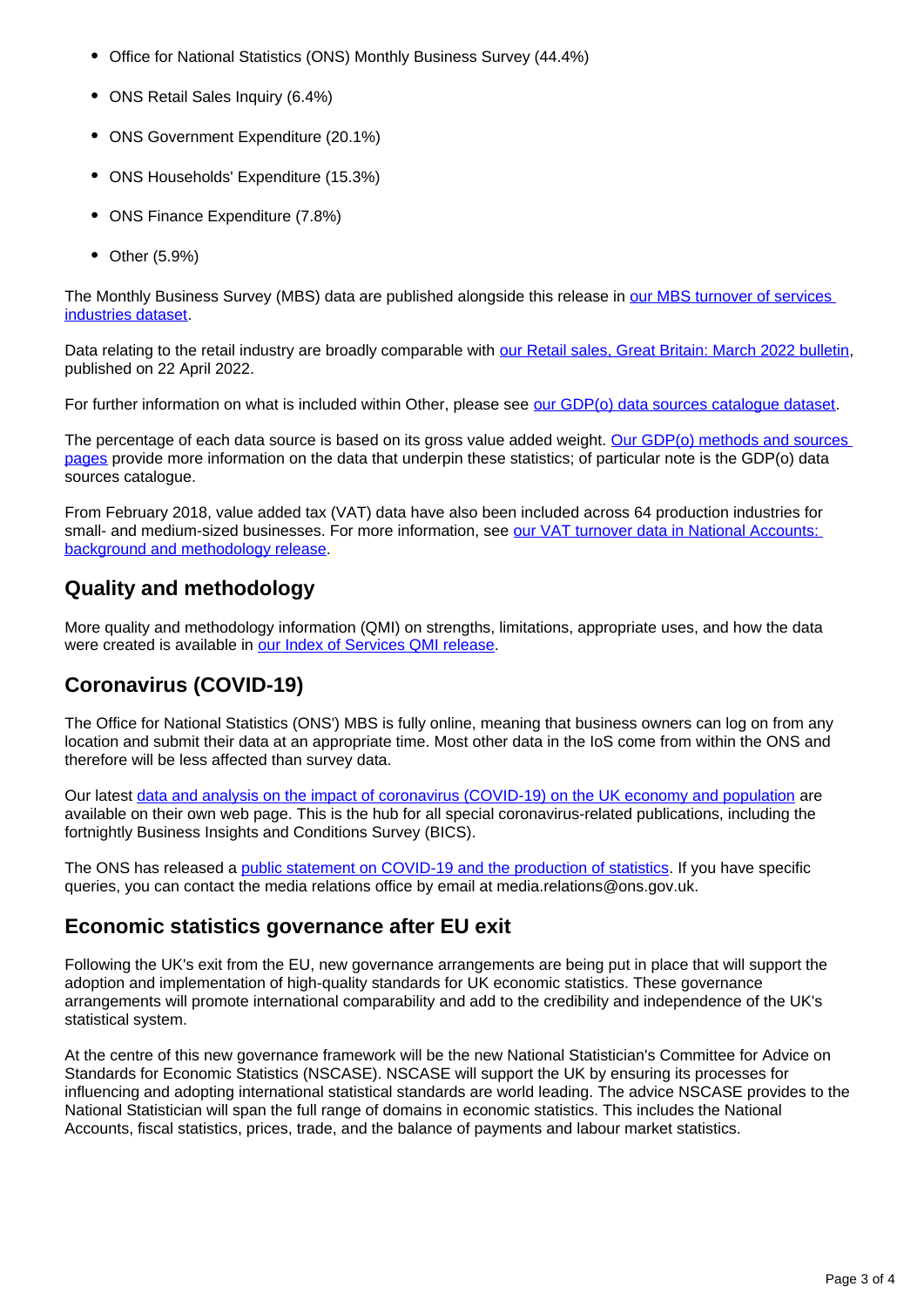## <span id="page-3-0"></span>**4 . Related links**

#### [Comparing the Office for National Statistics' economic data with IHS Markit and CIPS Purchasing Managers'](https://www.ons.gov.uk/economy/nationalaccounts/uksectoraccounts/compendium/economicreview/october2019/comparingonsseconomicdatawithihsmarkitandcipspurchasingmanagersindexsurveys)  [Index surveys](https://www.ons.gov.uk/economy/nationalaccounts/uksectoraccounts/compendium/economicreview/october2019/comparingonsseconomicdatawithihsmarkitandcipspurchasingmanagersindexsurveys)

#### Article | Released 21 October 2019

A comparison between official estimates of UK output and diffusion indices, looking at the level of correlation between Office for National Statistics data and IHS Markit and Chartered Institute of Procurement and Supply Purchasing Managers' Indices.

#### [GDP monthly estimate, UK: March 2022](https://www.ons.gov.uk/releases/gdpmonthlyestimateukMarch2022)

#### Bulletin | Released 12 May 2022

Gross domestic product (GDP) measures the value of goods and services produced in the UK. It estimates the size of and growth in the economy and includes the Index of Production (IoP), Index of Services (IoS) and construction output in Great Britain.

#### [Services sector performance, UK: 2008 to 2018](https://www.ons.gov.uk/economy/economicoutputandproductivity/output/articles/servicessectoruk/2008to2018)

#### Article | Released 2 April 2019

Changes that have taken place in the UK services sector from 2008 to 2018. The differences between public sector-dominated sections and the rest of the sector, and the individual sections of the services sector, are analysed in depth.

#### [Index of Production, UK: March 2022](https://www.ons.gov.uk/economy/economicoutputandproductivity/output/bulletins/indexofproduction/march2022)

Bulletin | Released 12 May 2022

Movements in the volume of production for the UK production industries: manufacturing, mining and quarrying, energy supply, and water and waste management. Figures are seasonally adjusted.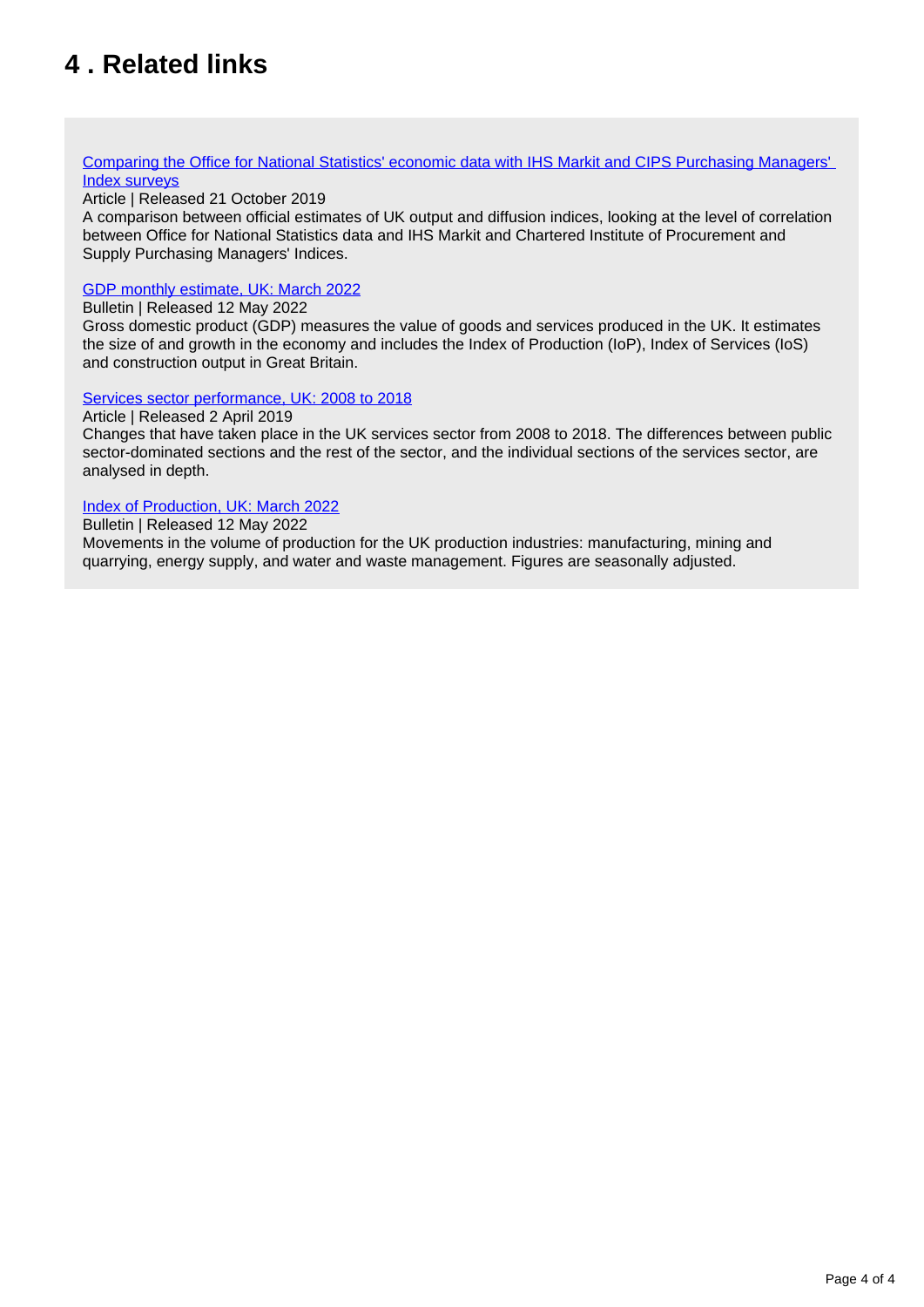### **IOS1**

#### **IOS: Index of Services** <sup>1</sup>

**Chained volume indices of gross value added** <sup>2,3,4</sup> seasonally adjusted 2019 = 100 Industry sections (SIC2007)

|              |                |                                                          |                            |                           | <b>Business</b> | Govern-           |
|--------------|----------------|----------------------------------------------------------|----------------------------|---------------------------|-----------------|-------------------|
|              |                | Total<br>service                                         | Distribution<br>hotels and | Transport,<br>storage and | services        | ment and<br>other |
|              |                | industries                                               | restaurants                | communication             | and<br>finance  | services          |
| Section      |                | $G-T$                                                    | G and I                    | H and J                   | K-N             | O-T               |
| 2019 weights |                | 1000                                                     | 169                        | 129                       | 426             | 276               |
|              |                | S <sub>2</sub> KU                                        | S2MV                       | KI7B                      | KI7L            | KI7T              |
| 2017         |                | 96.9                                                     | 100.7                      | 86.7                      | 99.3            | 96                |
| 2018         |                | 98.5                                                     | 99.4                       | 94.9                      | 99.8            | 97.5              |
| 2019         |                | 100                                                      | 100                        | 100                       | 100             | 100               |
| 2020         |                | 91.3                                                     | 84.7                       | 90                        | 94.6            | 90.6              |
| 2021         |                | 98.2                                                     | 95.1                       | 96.2                      | 97.9            | 101.1             |
|              |                |                                                          |                            |                           |                 |                   |
| 2021         | Q1             | 92.6                                                     | 80.7                       | 91.7                      | 96.8            | 93.8              |
|              | Q2             | 98.7                                                     | 98.2                       | 95.1                      | 97.2            | 102.7             |
|              | Q <sub>3</sub> | 99.9                                                     | 101.4                      | 97.3                      | 98              | 102.9             |
|              | Q4             | 101.4                                                    | 100.2                      | 100.8                     | 99.7            | 105               |
| 2022         | Q <sub>1</sub> | 101.8                                                    | 99.4                       | 104.1                     | 100.1           | 104.8             |
| 2021         | Jan            | 91.3                                                     | 78.9                       | 91.5                      | 96              | 91.4              |
|              | Feb            | 92                                                       | 80.7                       | 91                        | 96.4            | 92.3              |
|              | Mar            | 94.6                                                     | 82.4                       | 92.7                      | 98              | 97.7              |
|              | Apr            | 97.8                                                     | 94.2                       | 95                        | 96.8            | 102.3             |
|              | May            | 98.5                                                     | 99.3                       | 94.7                      | 96.6            | 102.7             |
|              | Jun            | 99.7                                                     | 101.1                      | 95.5                      | 98.1            | 103.2             |
|              | Jul            | 99.5                                                     | 100.3                      | 96.7                      | 97.2            | 103.4             |
|              | Aug            | 99.6                                                     | 102.2                      | 97.7                      | 97.6            | 101.7             |
|              | Sep            | 100.5                                                    | 101.7                      | 97.5                      | 99.1            | 103.6             |
|              | Oct            | 101.1                                                    | 101.8                      | 99.6                      | 98.9            | 104.4             |
|              | Nov            | 101.8                                                    | 101.9                      | 101.3                     | 99.9            | 105               |
|              | Dec            | 101.4                                                    | 97                         | 101.4                     | 100.3           | 105.6             |
| 2022         | Jan            | 101.9                                                    | 99.6                       | 104.1                     | 99.9            | 105.2             |
|              | Feb            | 101.9                                                    | 100.1                      | 104.3                     | 100.2           | 104.2             |
|              | Mar            | 101.7                                                    | 98.4                       | 103.9                     | 100.2           | 104.8             |
|              |                | Percentage change, latest year on previous year          |                            |                           |                 |                   |
|              |                | S222                                                     | S243                       | <b>KI77</b>               | KI7G            | KI7O              |
| 2017         |                | 2.4                                                      | 2.7                        | 3.5                       | 1.8             | 2.7               |
| 2018         |                | 1.6                                                      | $-1.4$                     | 9.5                       | 0.5             | 1.5               |
| 2019         |                | 1.6                                                      | 0.6                        | 5.4                       | 0.2             | 2.6               |
| 2020         |                | $-8.7$                                                   | $-15.3$                    | $-10$                     | $-5.4$          | $-9.4$            |
| 2021         |                | 7.5                                                      | 12.4                       | 6.9                       | 3.5             | 11.6              |
|              |                | Percentage change, latest month on same month a year ago |                            |                           |                 |                   |
|              |                | S26Q                                                     | <b>S28R</b>                | KI7A                      | KI7I            | KI7Q              |
| 2021         | Jan            | $-9.4$                                                   | $-21.4$                    | $-7.4$                    | $-4.3$          | $-10.4$           |
|              | Feb            | $-8.2$                                                   | $-19$                      | $-7.6$                    | $-3.7$          | $-9.2$            |
|              | Mar            | 2.5                                                      | $-2.2$                     | $-1$                      | 0.5             | 10.4              |
|              | Apr            | 27.3                                                     | 82.5                       | 19.3                      | 9.2             | 41.4              |
|              | May            | 26.1                                                     | 69.9                       | 19                        | 9.1             | 40.6              |
|              | Jun            | 17.7                                                     | 30.9                       | 12.5                      | 7.2             | 31.2              |
|              | Jul            | 9                                                        | 10.4                       | 8.2                       | 4.6             | 15.4              |
|              | Aug            | 6.4                                                      | 5.2                        | 9.3                       | 4.7             | 8.4               |
|              | Sep            | 6                                                        | 8.1                        | 8.4                       | 4.2             | 6.4               |
|              | Oct            | 5.8                                                      | 9.6                        | 7.8                       | 3.4             | 6.8               |
|              | Nov            | 9.7                                                      | 23.1                       | 10.4                      | 4.9             | 9.8               |
| 2022         | Dec            | 7.4                                                      | 12                         | 10.5                      | 4.1             | 8.7               |
|              | Jan<br>Feb     | 11.6                                                     | 26.3<br>24                 | 13.7<br>14.6              | 4.1<br>3.9      | 15.1<br>12.9      |
|              | Mar            | 10.8<br>7.5                                              | 19.4                       | 12.1                      | 2.2             | 7.3               |
|              |                |                                                          |                            |                           |                 |                   |

1 The IOS output is designated as a National Statistic. 2 Indices reflect values measured at basic prices, which exclude "taxes less

subsidies on products".

3 Estimates cannot be regarded as accurate to the last digit shown. 4 Any apparent inconsistencies between the index numbers and the percentage

Figures shown in these tables are due to rounding.<br>
Shown in these tables are due to rounding.<br>
Shown is these tables are due to rounding.

5 A complete run of data is available on the ONS website as a Sources: For further information on these data please telephone<br>T<u>ime series dataset</u> ons.gov.uk in the ONS website as a Sources: 1633 456387; fax 01633 455300